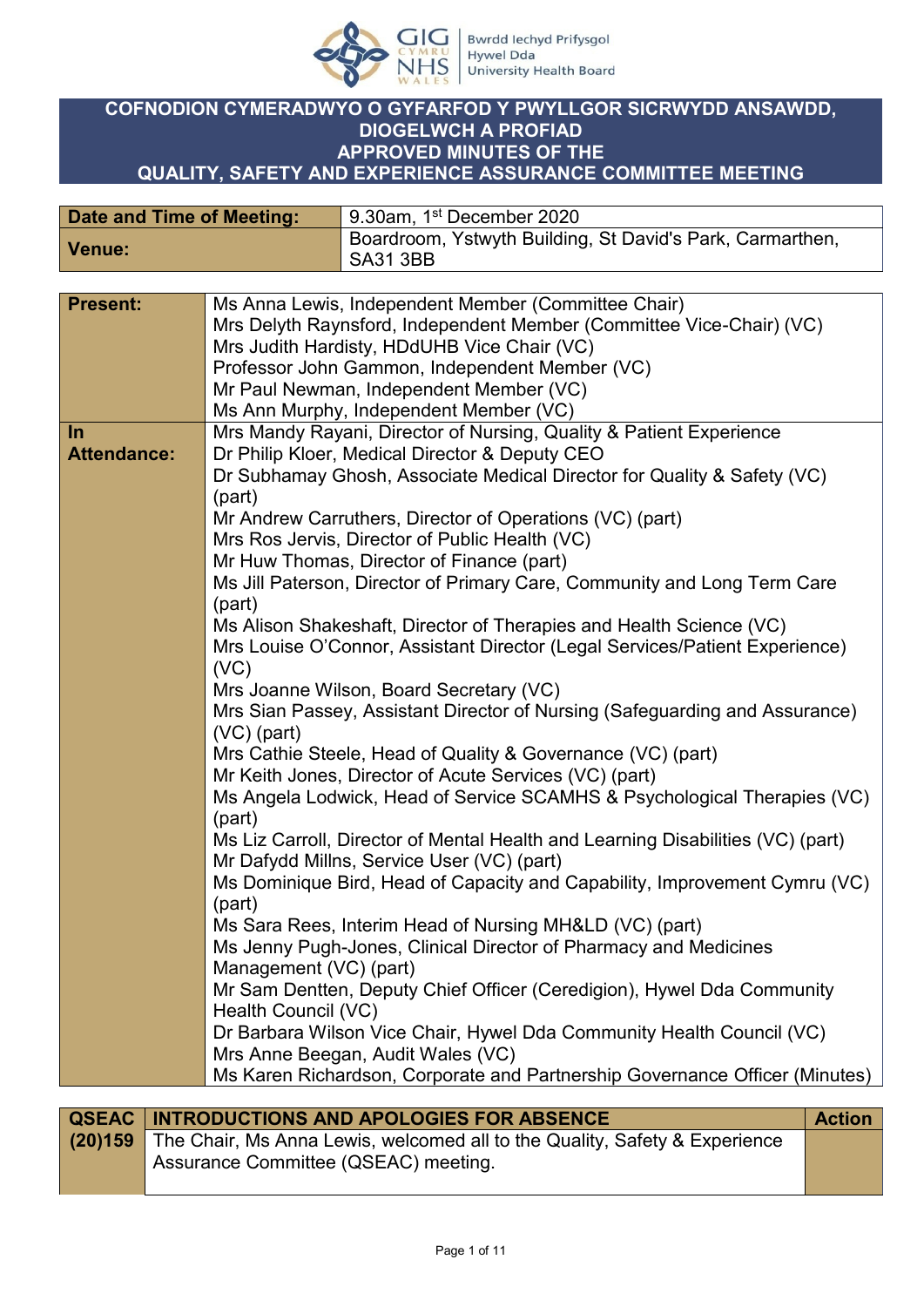|  | Apologies for absence were received from: |
|--|-------------------------------------------|
|  |                                           |

Miss Maria Battle, HDdUHB Chair

|         | <b>QSEAC DECLARATIONS OF INTERESTS</b>                                                   |  |
|---------|------------------------------------------------------------------------------------------|--|
| (20)160 | There were no declarations of interests made.                                            |  |
|         |                                                                                          |  |
|         |                                                                                          |  |
| QSEAC   | <b>MINUTES AND MATTERS ARISING FROM THE MEETING HELD ON 6TH</b>                          |  |
| (20)161 | OCTOBER 2020 AND 13TH NOVEMBER 2020                                                      |  |
|         | <b>RESOLVED</b> - that the minutes of the meeting of the Quality, Safety and             |  |
|         | Experience Assurance Committee (QSEAC) held on 6th October 2020 and                      |  |
|         | 13 <sup>th</sup> November 2020 be approved as a correct record, subject to the following |  |
|         | amendment to the 6 <sup>th</sup> October 2020 minutes.                                   |  |
|         |                                                                                          |  |
|         | • To include Dr Subhamay Ghosh in the list of attendees.                                 |  |
|         |                                                                                          |  |

| <b>QSEAC</b> | TABLE OF ACTIONS FROM THE MEETING HELD ON 6TH OCTOBER<br>2020 AND 13TH NOVEMBER 2020                                                                                                                                                                                                                                                                                                                                                                                                                     |     |
|--------------|----------------------------------------------------------------------------------------------------------------------------------------------------------------------------------------------------------------------------------------------------------------------------------------------------------------------------------------------------------------------------------------------------------------------------------------------------------------------------------------------------------|-----|
| (20)162      | An update was provided on the Table of Actions from the meetings held on<br>6th October 2020 and 13 <sup>th</sup> November 2020, with the following noted:<br>• QSEAC (20)152 Risk Assessments for the Recommencement of<br>Orthopaedic Activity Report: Mr Sam Dentten undertook to establish<br>whether the Community Health Council has received both the pre-<br>operative consent forms and the documentation available for patients to<br>access online in relation to urgent paediatric services. | .SD |

| <b>QSEAC</b> | <b>CHILDRENS SERVICES PATIENT STORY</b>                                                                                                                                                                                                                                                                                                                                                                                                                                                                                                                                                                                                                                                                                                                                                                                                                                                                                                                                                                         |  |
|--------------|-----------------------------------------------------------------------------------------------------------------------------------------------------------------------------------------------------------------------------------------------------------------------------------------------------------------------------------------------------------------------------------------------------------------------------------------------------------------------------------------------------------------------------------------------------------------------------------------------------------------------------------------------------------------------------------------------------------------------------------------------------------------------------------------------------------------------------------------------------------------------------------------------------------------------------------------------------------------------------------------------------------------|--|
| (20)163      | Mr Andrew Carruthers joined the Committee meeting.                                                                                                                                                                                                                                                                                                                                                                                                                                                                                                                                                                                                                                                                                                                                                                                                                                                                                                                                                              |  |
|              | Ms Liz Carroll introduced Mr Dafydd Millns, a patient who had experienced<br>mental health challenges during his adolescence.                                                                                                                                                                                                                                                                                                                                                                                                                                                                                                                                                                                                                                                                                                                                                                                                                                                                                   |  |
|              | Mr Millns explained that in 2013 he was diagnosed with a mental health<br>condition and referred to the Child and Adolescent Mental Health Services<br>(CAMHS). The turning point came when he was referred for cognitive therapy,<br>known as Tonic Surf Therapy, which he believes changed his outlook and<br>enabled him to see a future for the first time in his life. Following completion of<br>the programme, he restarted education, completed his GCSEs and is now<br>attending college. In addition, following his exposure to mental health<br>services, he is now working with CAMHS in Carmarthenshire to support other<br>young people. Part of this work is the development of Future Minds, an<br>initiative to influence future CAMHS projects which is co-produced by service<br>users and stakeholders. Members received a video 'The Parable of the Blobs<br>and Squares', emphasising the positive effects of co-production, where all<br>contributors are equal partners in the process. |  |
|              | Echoing the comments from Members, Ms Lewis expressed thanks to Mr<br>Millns for his personal and emotive account of the challenges experienced<br>together with the positive support received from CAMHS. Whilst the video                                                                                                                                                                                                                                                                                                                                                                                                                                                                                                                                                                                                                                                                                                                                                                                     |  |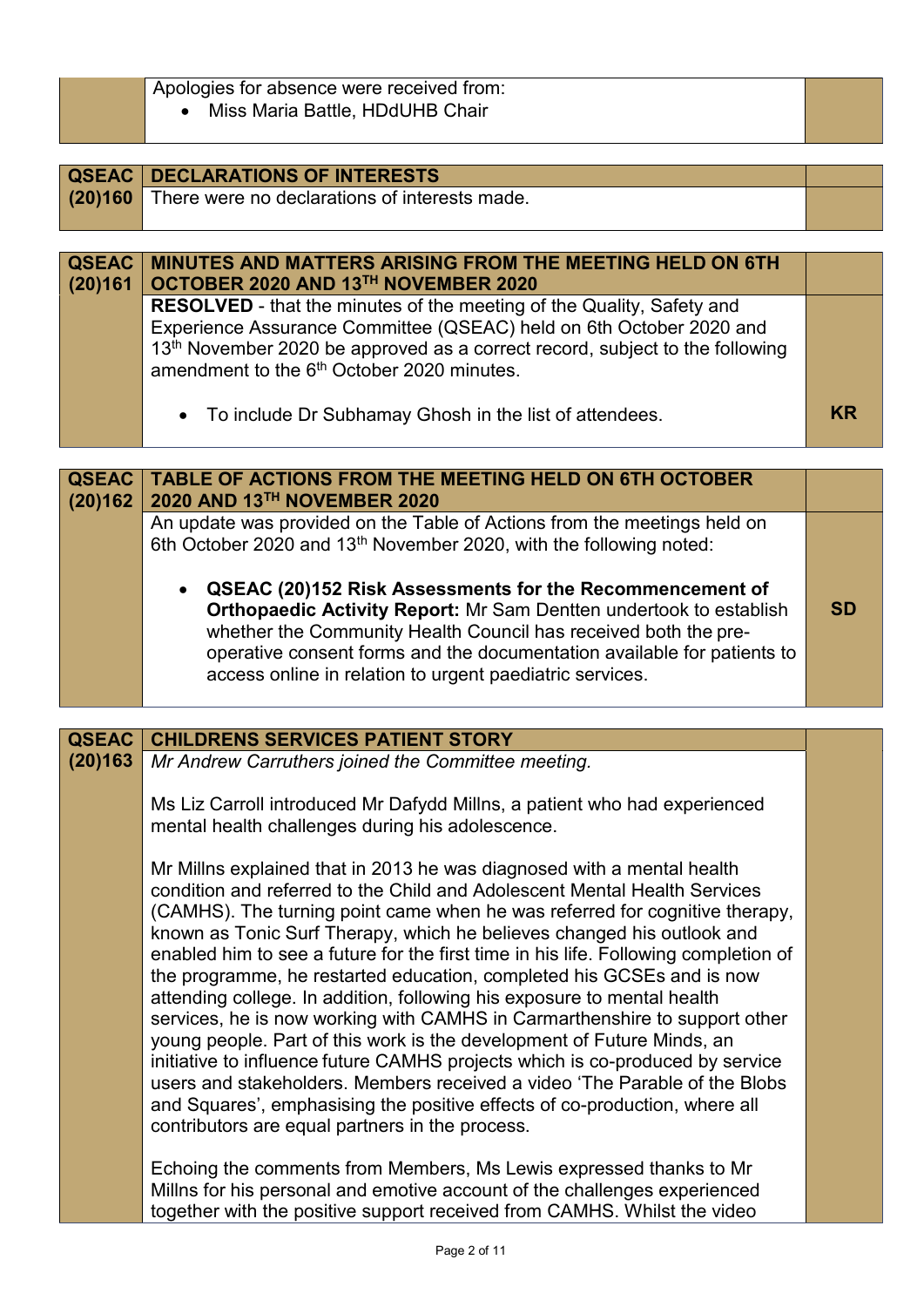|              | challenges the Health Board to improve Mental Health services,<br>acknowledging the Committee's time constraints, it was suggested that further<br>discussions take place between the QSEAC Chair, Ms Carroll and Mrs Mandy<br>Rayani outside of the meeting, in order to expedite this initiative during the<br>new year.                                                                                                                                                                                                                                                    | <b>AL/LC</b><br>/MR |
|--------------|-------------------------------------------------------------------------------------------------------------------------------------------------------------------------------------------------------------------------------------------------------------------------------------------------------------------------------------------------------------------------------------------------------------------------------------------------------------------------------------------------------------------------------------------------------------------------------|---------------------|
|              | In response to a query from Mrs Judith Hardisty, Mr Millns advised that co-<br>production and integration of future services is key and should be an ambition<br>that the Health Board aspires to.                                                                                                                                                                                                                                                                                                                                                                            |                     |
|              | Following the positive experience of CAMHS by Mr Millns, Mrs Delyth<br>Raynsford enquired as to the advice he would give those young people<br>experiencing the same challenges. Mr Millns emphasised the need for service<br>users to be receptive to the approaches suggested by the professionals. Mrs<br>Raynsford suggested that Mr Millns insight would be welcomed at the Health<br>Board's Voices of Children and Young People Group which Mr Millns<br>accepted, and it was agreed that the QSEAC secretariat share Mr Millns<br>contact details with Mrs Raynsford. | <b>KR</b>           |
|              | In response to a further query from Mrs Raynsford, Mr Millns stated that<br>physical activity and being outdoors had been the catalyst in changing his<br>mind-set.                                                                                                                                                                                                                                                                                                                                                                                                           |                     |
|              | Mr Dentten acknowledged the fragility of therapy services across all sectors,<br>recognising that these services play an important role in assisting patients to<br>recover, with further support provided by the voluntary sector. Mr Millns<br>stressed that the need for flexibility when providing services is paramount,<br>whilst accepting that not all patients are comfortable working with<br>professionals.                                                                                                                                                        |                     |
|              | Mr Andrew Carruthers observed the powerful and inspirational patient story,<br>which aligns with the challenge set by the HDdUHB Vice Chair to develop an<br>overarching improvement plan for Children's Services, and valued Mr Millns<br>input. Members recognise that patient stories provide the best focus to shape<br>future services and expressed thanks to Mr Millns for taking the time to share<br>his story, recognising this is a service area which requires improvement.                                                                                       |                     |
|              | In summary, Ms Lewis thanked Mr Millns and the Mental Health Directorate<br>for their presentation to the Committee, which had set a high standard for<br><b>QSEAC</b> to maintain.                                                                                                                                                                                                                                                                                                                                                                                           |                     |
|              | Mr Dafydd Millns left the Committee meeting<br>Ms Sara Rees joined the Committee meeting                                                                                                                                                                                                                                                                                                                                                                                                                                                                                      |                     |
|              | The Committee NOTED the Children's Services Patient Story.                                                                                                                                                                                                                                                                                                                                                                                                                                                                                                                    |                     |
| <b>QSEAC</b> | SPECIALIST CHILDREN'S AND ADOLESCENT MENTAL HEALTH                                                                                                                                                                                                                                                                                                                                                                                                                                                                                                                            |                     |
| (20)164      | <b>SERVICES (S-CAMHS)</b><br>Ms Carroll presented the Specialist Children's and Adolescent Mental Health<br>Services (S-CAMHS) report highlighting three key challenges for the service:                                                                                                                                                                                                                                                                                                                                                                                      |                     |
|              | The recognition of the differing skill sets now required since the review                                                                                                                                                                                                                                                                                                                                                                                                                                                                                                     |                     |

Page 3 of 11

of the Directorate structure;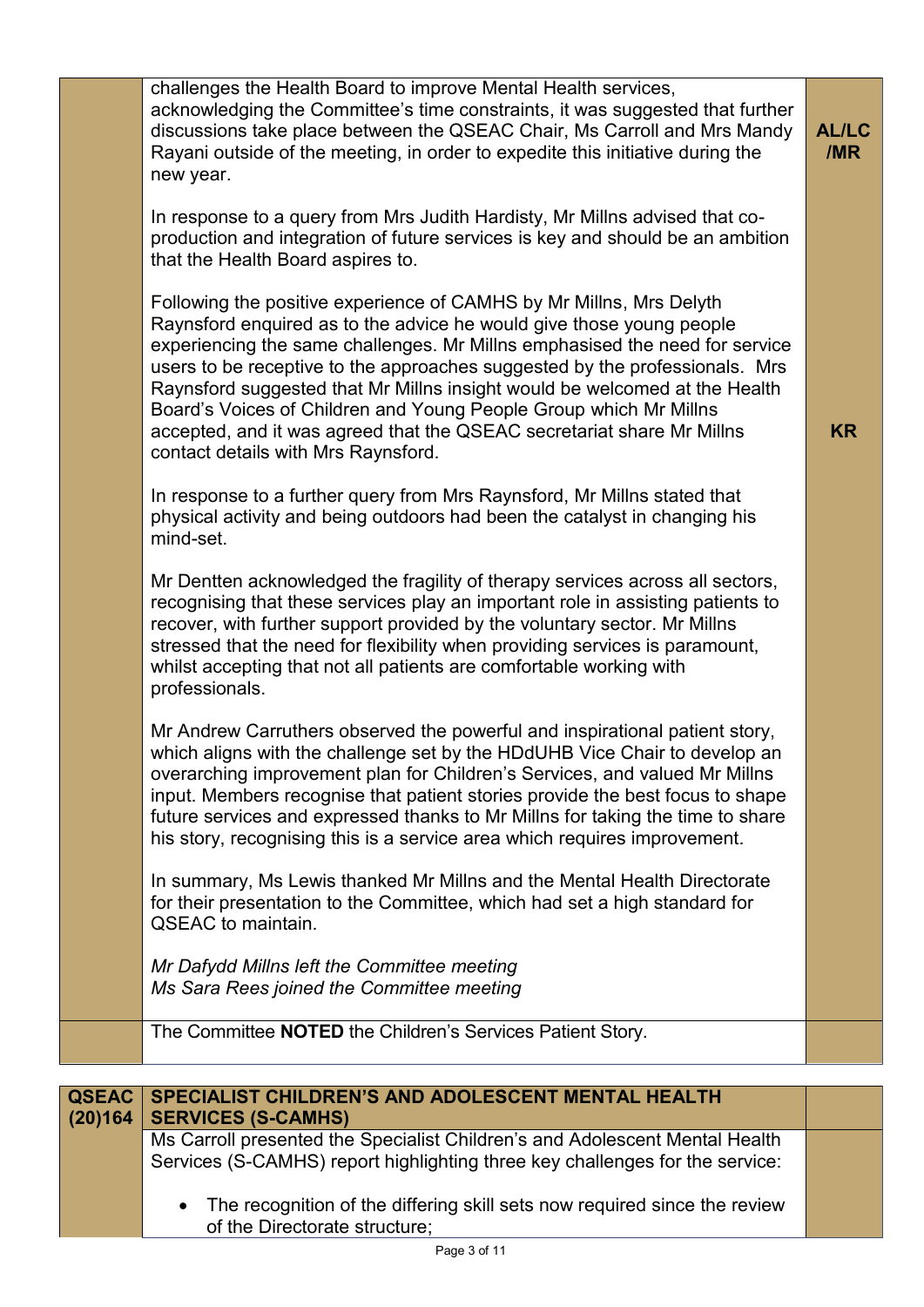- The new appointments to support referrals to the Autistic Disorder Service (ASD);
- The establishment of a task and finish group in January 2021 which will include service user/carer representation to focus on approaches to be adopted when there are prolonged waits for those accessing S-CAMHS services.

*Mrs Sian Passey, Ms Cathie Steele, Dr Subhamay Ghosh and Mr Huw Thomas joined the Committee meeting*

Whilst welcoming the work undertaken to clear the historic legacy waiting lists, Mrs Hardisty commented that this only refers to an assessment being undertaken and not the recommended treatment plan. Taking this into account, Mrs Hardisty enquired whether the service has the capacity to undertake these and the timescales for their completion. Mr Newman echoed these concerns, stating that some of the initiatives appear to compete with rather than complement each other. In response, Ms Carroll advised that whilst the service had anticipated peaks and troughs in demand, as articulated in the report, this has not occurred, with continued growth in demand for both SCAMHS and CAMHS ASD, therefore additional resources will be required in order to reduce waiting times. Ms Carroll further advised that interventions following assessments may be multi-faceted and will have variabilities due to working with the three Local Authorities, which has been compounded due to the COVID-19 pandemic.

Mrs Hardisty suggested the need for an in-depth review of the funding streams with Local Authority colleagues through the West Wales Children's Group, and how this is spent through co production.

Noting that 19 of the 37 recommendations made following the Children's Commissioner for Wales Report 'No Wrong Door: bringing services together to meet children's needs', related to mental health services, Mrs Hardisty enquired as to which services the other 18 recommendations referred to and whether progressing these actions would improve services to children. In response, Ms Sara Rees responded that these relate to a number of services which support patients from childhood to adulthood. Mrs Hardisty, further enquired, where the responsibility sits for the remaining recommendations. In response, Ms Rees advised that assurance for the additional 18 recommendations does not reside with one directorate and should be provided from the Health Board as a whole.

## *Ms Jill Paterson joined the Committee meeting*

Ms Raynsford enquired as to the support available for children and young people who are not under S-CAMHS. Ms Carroll confirmed that due to increased demand, the Mental Health and Learning Disability Service has commissioned additional third sector support for these patients to access. Ms Rees added that this third sector support has been available during the previous 18 months. In addition, a 6 month pilot for counselling services in Wales has been launched as an alternative for patients who require a lower level of support. Further to this, subject to funding, advocacy, be-friending and educational support services will be made available.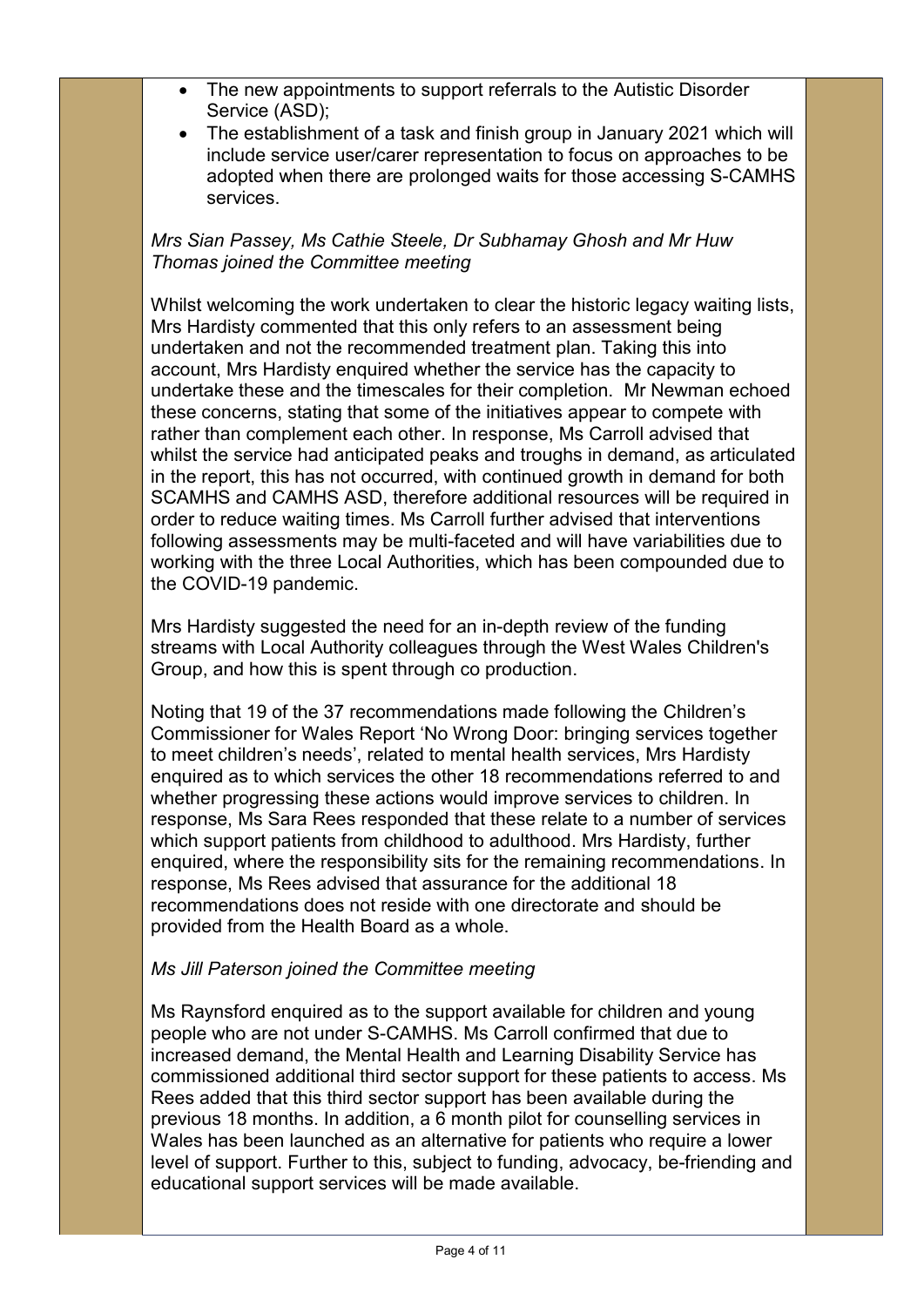|              | Ms Carroll commented that children have been less willing to engage with<br>digital platforms during the pandemic, and have requested face to face<br>sessions instead, which has placed further challenges on the service.                                                                                                                                                                                                                                                                                                                                                                                                                                   |           |
|--------------|---------------------------------------------------------------------------------------------------------------------------------------------------------------------------------------------------------------------------------------------------------------------------------------------------------------------------------------------------------------------------------------------------------------------------------------------------------------------------------------------------------------------------------------------------------------------------------------------------------------------------------------------------------------|-----------|
|              | Ms Lewis recognised the concerns raised at Board in relation to patient<br>access to CAMHS and whilst acknowledging the significant work undertaken<br>operationally to improve access, expressed concern that there may be a<br>strategic gap in order to enable further improvements, whilst acknowledging<br>that the development of an overarching improvement plan for Children's<br>Services may provide a resolution. Mr Carruthers concurred, adding that this<br>is part of the planning objectives for 2020, with the anticipation that a 3 year<br>draft plan will be prepared by the end of December 2020, and presented to the<br>Board in 2021. | <b>AC</b> |
|              | In summary, Ms Lewis welcomed the proposed 3 year plan and given the link<br>to patient experience as a consequence of delays in assessment and<br>treatment, proposed that for assurance purposes, the plan should be<br>presented to QSEAC once agreed.                                                                                                                                                                                                                                                                                                                                                                                                     | <b>AC</b> |
|              | Ms Liz Carroll, Ms Sara Rees and Ms Angela Lodwick left the Committee<br>meeting                                                                                                                                                                                                                                                                                                                                                                                                                                                                                                                                                                              |           |
|              | The Committee RECEIVED ASSURANCE from the challenges and identified<br>risks within the S-CAMHS service, and how these are being addressed within<br>the Directorate.                                                                                                                                                                                                                                                                                                                                                                                                                                                                                         |           |
|              |                                                                                                                                                                                                                                                                                                                                                                                                                                                                                                                                                                                                                                                               |           |
| <b>QSEAC</b> | <b>QUALITY MANAGEMENT SYSTEM APPROACH</b>                                                                                                                                                                                                                                                                                                                                                                                                                                                                                                                                                                                                                     |           |
| (20)165      | Ms Dominique Bird joined the Committee meeting                                                                                                                                                                                                                                                                                                                                                                                                                                                                                                                                                                                                                |           |
|              | Mrs Rayani informed Members that the Quality Management System<br>Approach will dovetail both the Health Board's planning and performance<br>objectives, with the focus of recent discussions on how this can be<br>embedded within the Health Board.                                                                                                                                                                                                                                                                                                                                                                                                         |           |
|              | Ms Dominque Bird (Improvement Cymru) advised that this approach<br>considers the organisation's objectives in relation to quality, patient<br>experience, workforce and finance, and aligns them to the strategic<br>objectives in order for the Board to receive assurance from the improvements<br>made. It was noted that this is at the early stages of development, with<br>further meetings planned with the Health Board to progress.                                                                                                                                                                                                                  |           |
|              | Mr Huw Thomas commented that this approach aligns to a number of pieces<br>of work currently being undertaken, for example, value based healthcare,<br>with the aspiration to improve data collection and analysis to ensure<br>consistency across the Health Board.                                                                                                                                                                                                                                                                                                                                                                                          |           |
|              | Whilst recognising the improvements needed in quality and safety for<br>patients of Hywel Dda, given the inherent challenges currently being                                                                                                                                                                                                                                                                                                                                                                                                                                                                                                                  |           |

experienced, Mrs Hardisty requested assurance that staff at ward level have the capacity to embed this new approach. Mrs Rayani confirmed that this approach will have the support of the Executive Team and that a detailed discussion would take place at a future Board Seminar session. Mr Thomas emphasised that this approach focuses on a business strategy, which in a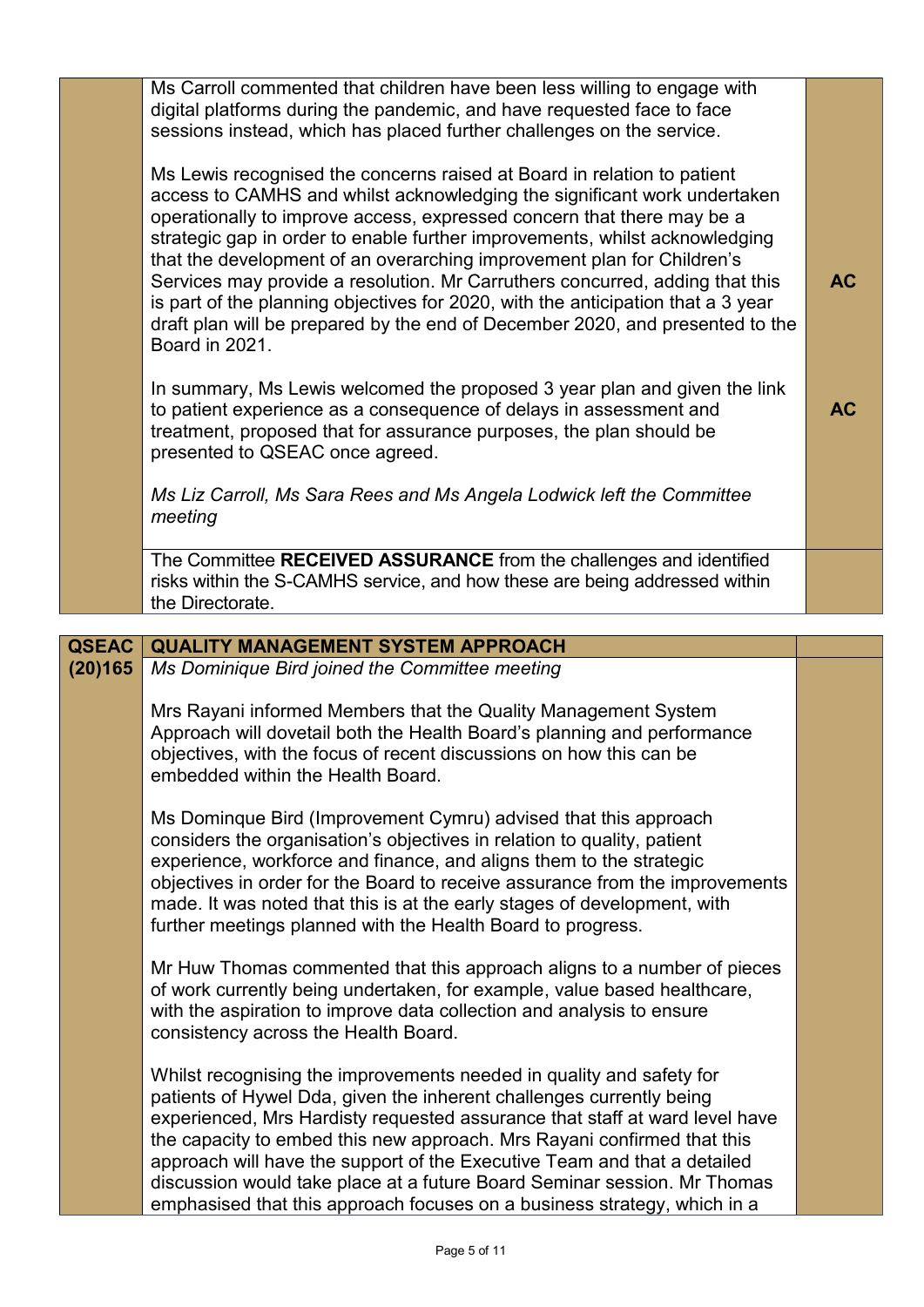| broader sense, places quality and safety at the heart of everything we do and<br>as such should result in a coherent framework.                                                                                                                                                                                                                                                                                                                                                                                                                                                                                                                                                                                                                                                                                                                                                                                        |  |
|------------------------------------------------------------------------------------------------------------------------------------------------------------------------------------------------------------------------------------------------------------------------------------------------------------------------------------------------------------------------------------------------------------------------------------------------------------------------------------------------------------------------------------------------------------------------------------------------------------------------------------------------------------------------------------------------------------------------------------------------------------------------------------------------------------------------------------------------------------------------------------------------------------------------|--|
| Dr Philip Kloer advised that a further aspiration would be to align strategically<br>with a number of domains, namely clinical and operational, which has not<br>been achieved previously. The Enabling Quality Improvement In Practice<br>(EQIIP) programme, which was supported by the Board, has delivered on a<br>number of improvement initiatives which support change at grass-roots level.<br>Whilst recognising these were small scale initiatives, this new approach will<br>support the expansion of these principles. Mr Carruthers acknowledged the<br>concerns expressed by Mrs Hardisty, and whilst recognising the benefit of<br>these approaches for operational teams, particularly during the pandemic,<br>accepted that there is no capacity to progress them at this time.                                                                                                                        |  |
| Whilst welcoming the support of Improvement Cymru and commending the<br>aspiration of the Health Board, Professor Gammon recalled that QSEAC had<br>previously agreed and supported an in-house Quality Improvement<br>Framework which he understood is being progressed, and therefore enquired<br>as to the rationale for this approach. In response, Ms Lewis advised that<br>Quality Improvement is only one part of the process and that the QMS<br>approach will support system-wide improvement, consisting of four<br>interrelated quality orientated processes, planning improvement, control and<br>assurance, which will focus on and provide clarity to key strategic objectives.<br>Whilst acknowledging that it is early in the process, there will be a need to<br>better articulate the methodology of this initiative in order for the Executive<br>Team to receive the support of staff to progress. |  |
| In summary, QSEAC supported the QMS approach in principle, and whilst<br>accepting that the support of Improvement Cymru would be pivotal to its<br>success, expressed caution that QMS does not become another initiative<br>that does not reach a conclusion.                                                                                                                                                                                                                                                                                                                                                                                                                                                                                                                                                                                                                                                        |  |
| Ms Dominique Bird left the Committee meeting                                                                                                                                                                                                                                                                                                                                                                                                                                                                                                                                                                                                                                                                                                                                                                                                                                                                           |  |
| The Quality, Safety & Experience Assurance Committee SUPPORTED the<br>work to develop and implement a QMS within the Health Board.                                                                                                                                                                                                                                                                                                                                                                                                                                                                                                                                                                                                                                                                                                                                                                                     |  |
|                                                                                                                                                                                                                                                                                                                                                                                                                                                                                                                                                                                                                                                                                                                                                                                                                                                                                                                        |  |

| <b>QSEAC</b><br>(20)166 | RISK 635 - NO DEAL BREXIT AFFECTING CONTINUITY OF PATIENT<br><b>CARE</b>                                                                                                                                                                                                                                                                                                                                                                                                                                                                                              |  |
|-------------------------|-----------------------------------------------------------------------------------------------------------------------------------------------------------------------------------------------------------------------------------------------------------------------------------------------------------------------------------------------------------------------------------------------------------------------------------------------------------------------------------------------------------------------------------------------------------------------|--|
|                         | Mr Thomas provided a verbal update on Risk 635 - No Deal Brexit Affecting<br>Continuity of Patient Care, advising that all Wales Brexit Steering Group<br>meetings are currently taking place on a weekly basis. The Group receives<br>regular updates from the UK Government, with the focus related to supply<br>chains from 31 <sup>st</sup> December 2020, with the following noted:                                                                                                                                                                              |  |
|                         | • To provide greater assurance, NHS Wales Shared Services<br>Partnership has increased the amount of stock holding, from 8 to 12<br>weeks which will take effect as of 31 <sup>st</sup> December 2020.<br>• To date, no significant concerns have been raised in relation to the<br>supply of Drugs and Medicines for both Primary and Secondary Care.<br>For assurance purposes, this is being closely monitored.<br>• In terms of medical goods, given that these are classified as Category 1<br>goods, the Government's Freight Capacity Framework is intended to |  |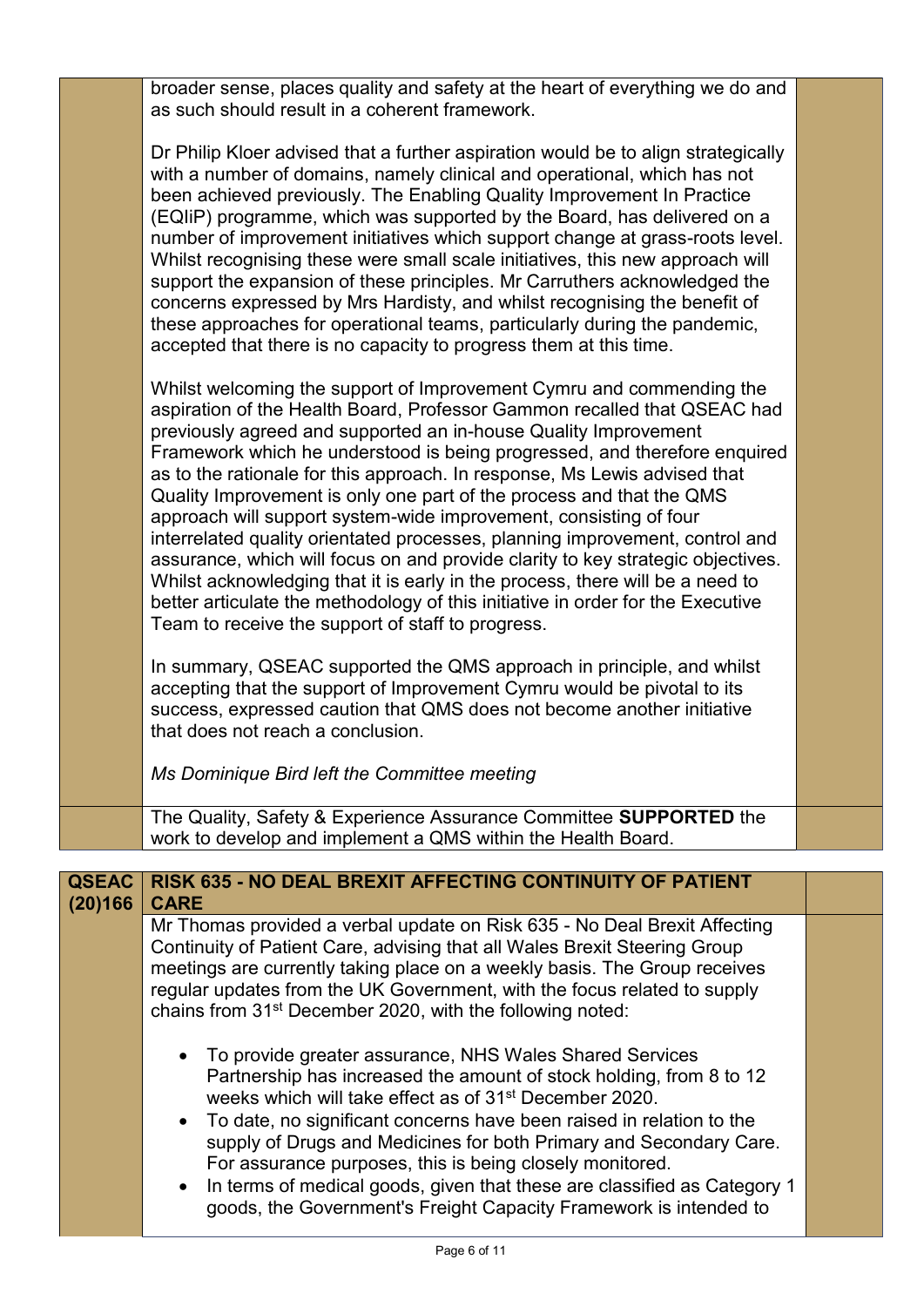| support the continued supply in the event of disruption to key freight<br>flows, which provides assurance.<br>• With regards to staffing, a long term plan is being progressed by the<br>Director of Workforce and Organisational Development. |    |  |
|------------------------------------------------------------------------------------------------------------------------------------------------------------------------------------------------------------------------------------------------|----|--|
| Mr Thomas advised that given that the UK is still in the negotiation phase, a<br>further update is planned for Board Seminar on 17th December 2020.                                                                                            | HТ |  |
| Mr Huw Thomas left the Committee meeting                                                                                                                                                                                                       |    |  |
| Mr Keith Jones joined the Committee meeting                                                                                                                                                                                                    |    |  |
| The Committee NOTED Risk 635 - No Deal Brexit Affecting Continuity of<br>Patient Care Update.                                                                                                                                                  |    |  |
|                                                                                                                                                                                                                                                |    |  |

| <b>QSEAC</b><br>(20)167 | <b>HEALTH BOARD WINTER PLAN 2020/21 (INCLUDING DTOC) -</b><br><b>INCORPORATING RISK 810</b>                                                                                                                                                                                                                                                                                                                                                                                                                                                                                                                                                                                                                                                                                                                                                                                                                                                                                                                                                                                                                                                                                                                                                                                                                                                                                                                                                               |           |
|-------------------------|-----------------------------------------------------------------------------------------------------------------------------------------------------------------------------------------------------------------------------------------------------------------------------------------------------------------------------------------------------------------------------------------------------------------------------------------------------------------------------------------------------------------------------------------------------------------------------------------------------------------------------------------------------------------------------------------------------------------------------------------------------------------------------------------------------------------------------------------------------------------------------------------------------------------------------------------------------------------------------------------------------------------------------------------------------------------------------------------------------------------------------------------------------------------------------------------------------------------------------------------------------------------------------------------------------------------------------------------------------------------------------------------------------------------------------------------------------------|-----------|
|                         | Mr Carruthers apologised for the late issue of the paper, given current<br>pressures experienced by the Health Board. Members noted that there have<br>previously been a number of risks that relate to care within the Unscheduled<br>Care pathway, however, these have been closed and superseded by a new<br>integrated whole system unscheduled care corporate risk.                                                                                                                                                                                                                                                                                                                                                                                                                                                                                                                                                                                                                                                                                                                                                                                                                                                                                                                                                                                                                                                                                  |           |
|                         | Mr Keith Jones advised that following discussions at QSEAC in October 2020,<br>this report includes detail on the identified actions to address the whole<br>system patient flow and the extent to which these will mitigate the risks<br>involved relating to the quality and safety of services. The preparation of the<br>Winter Plan for 2020/21 is the result of a cross-sector approach for the West<br>Wales region. This has included an integrated approach working in<br>partnership with representatives from the Health Board, Carmarthenshire,<br>Ceredigion and Pembrokeshire County Councils and the third sector and<br>covering all population groups. The plan includes over 60 individual actions<br>and initiatives which are aligned to the Coronavirus (COVID-19) NHS Wales<br>Operating Framework (2020/21) Quarter 3/4 Response. Given the inherent<br>risks within the Health Board due to the pandemic, such as staffing challenges<br>due to outbreaks in acute and community settings which further affects<br>capacity, and the appropriate skill set of our workforce on wards, Mr Jones<br>emphasised that there is no guarantee that all of these actions will be<br>completed. For assurance, the plan will be closely monitored on a fortnightly<br>basis, recognising that the impact on key metrics, including quality and safety<br>risks, will be important factors in establishing whether the plan is successful. |           |
|                         | Mrs Hardisty expressed concern that the agreed increased investment for<br>CAMHS is not included within the plan presented in Appendix 1 to the report.<br>Mr Jones advised that Appendix 1 only includes an overview of the Winter<br>Plan, confirming that CAMHS has been reflected within the Quarter 3/4<br>response, however for assurance purposes, agreed to discuss the matter with<br>Mrs Hardisty outside of the Committee meeting.                                                                                                                                                                                                                                                                                                                                                                                                                                                                                                                                                                                                                                                                                                                                                                                                                                                                                                                                                                                                             | <b>KJ</b> |
|                         | Reflecting on the expectation that this winter will be different to previous winter<br>periods, with the anticipation that the impact of winter flu will be reduced, Prof.<br>Gammon enquired whether scheduled care services could be increased. In<br>response, Mr Jones advised that the plan has taken into consideration winter<br>flu and COVID-19, however since the start of the pandemic, one of the                                                                                                                                                                                                                                                                                                                                                                                                                                                                                                                                                                                                                                                                                                                                                                                                                                                                                                                                                                                                                                             |           |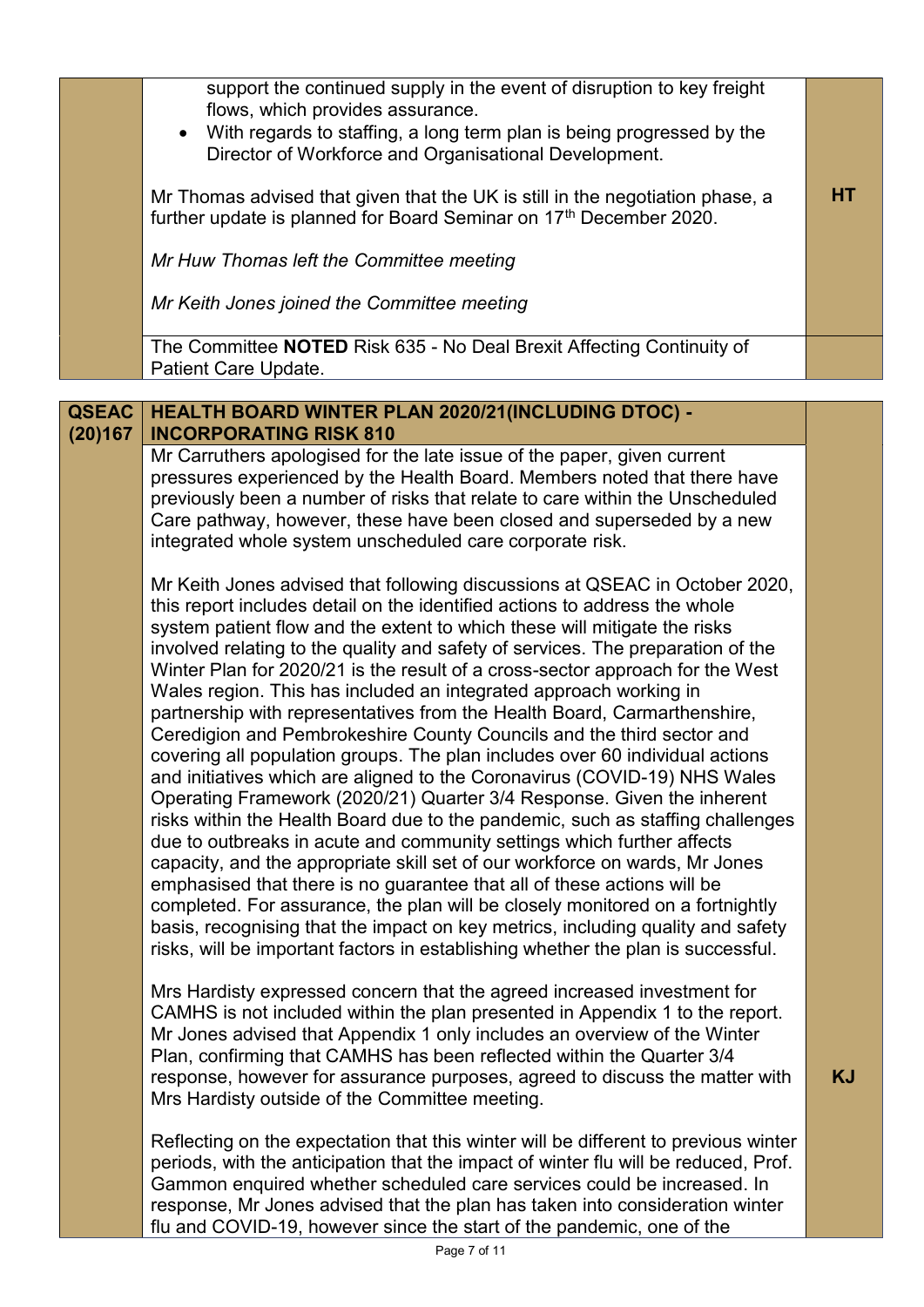|              | challenges experienced by the Health Board has been the timely discharge of<br>patients from hospital, with current levels increasing. If this trajectory<br>continues during Quarter 3/4, the acute sites will not have the capacity to<br>increase scheduled care services. A further specific challenge is the<br>recognised risk for patient's attending COVID-19 environments; this is a<br>challenge experienced by all Health Boards, and whilst there has been some<br>success relating to urgent and cancer care, there will be a need to factor in the<br>availability of staffing when evaluating overall capacity. For further assurance,<br>Ms Paterson commented that the impact of the Winter Plan 2020/21 had been<br>scrutinised at the Regional Partnership Board on 29th October 2020, and<br>whilst deaths from flu have been lower during the pandemic, 35 care homes<br>have closed as a consequence of COVID-19, which directly impacts upon the<br>ability to discharge patients from hospital. |           |
|--------------|-------------------------------------------------------------------------------------------------------------------------------------------------------------------------------------------------------------------------------------------------------------------------------------------------------------------------------------------------------------------------------------------------------------------------------------------------------------------------------------------------------------------------------------------------------------------------------------------------------------------------------------------------------------------------------------------------------------------------------------------------------------------------------------------------------------------------------------------------------------------------------------------------------------------------------------------------------------------------------------------------------------------------|-----------|
|              | Mr Carruthers acknowledged that this is not a 'normal' winter, however<br>advised that the Winter Plan 2020/21 has been modelled on a worst case<br>scenario, with increased flu and COVID-19 admissions. Currently, non-<br>COVID-19 demand is at 80%, however due to the impact on staffing capacity,<br>the situation feels more challenging than during the highest peak in January<br>2020. In terms of the Health Board's escalation framework, flexibility to<br>manage the demand will be paramount, given that teams are having to adapt<br>plans on a daily basis. Mrs Ros Jervis advised that a targeted flu vaccination<br>campaign has attempted to minimise flu transmissions this year, which is a<br>key part of the Health Board's Prevention & Response Plan, Q2 and Q3/4.<br>This has been undertaken in order to avoid the worst case scenario of the<br>Health Board experiencing high cases of flu and COVID-19 simultaneously.                                                                   |           |
|              | In summary, Ms Lewis welcomed the focus of the report, and whilst<br>acknowledging the current challenges, was assured that the impact of delivery<br>on the quality and safety of care, from a Health Board wide perspective, would<br>be monitored via the Operational Quality, Safety and Experience Sub-<br>Committee, and reported to QSEAC.                                                                                                                                                                                                                                                                                                                                                                                                                                                                                                                                                                                                                                                                       |           |
|              | The Committee RECEIVED ASSURANCE from the extent to which the Winter<br>Plan 2020/21 has been designed to address the underlying factors which<br>influence quality and safety of care within the whole-system unscheduled care<br>pathway and the four harms described in the Welsh Government Operating<br>Framework.                                                                                                                                                                                                                                                                                                                                                                                                                                                                                                                                                                                                                                                                                                 |           |
| <b>QSEAC</b> | <b>HEALTH &amp; CARE STANDARDS FUNDAMENTALS OF CARE AUDIT 2019</b>                                                                                                                                                                                                                                                                                                                                                                                                                                                                                                                                                                                                                                                                                                                                                                                                                                                                                                                                                      |           |
| (20)168      | Mrs Rayani advised that due to staffing challenges within the team, it had                                                                                                                                                                                                                                                                                                                                                                                                                                                                                                                                                                                                                                                                                                                                                                                                                                                                                                                                              |           |
|              | been agreed to defer the Health & Care Standards Fundamentals of Care<br>Audit 2019 report. For assurance purposes, a report outlining the agreed                                                                                                                                                                                                                                                                                                                                                                                                                                                                                                                                                                                                                                                                                                                                                                                                                                                                       | <b>MR</b> |

| <b>QSEAC   COVID-19 RISK ASSESSMENTS</b>                                       |  |
|--------------------------------------------------------------------------------|--|
| (20)169 Mrs Rayani presented the COVID-19 Risk Assessments advising that these |  |
| had previously been discussed at both Gold Command and Tactical Group          |  |
| meetings. However, it had been agreed that the Risk Assessments be             |  |
| presented to QSEAC for assurance purposes. The Risk Assessments outline        |  |

actions, would be presented to QSEAC in 2021.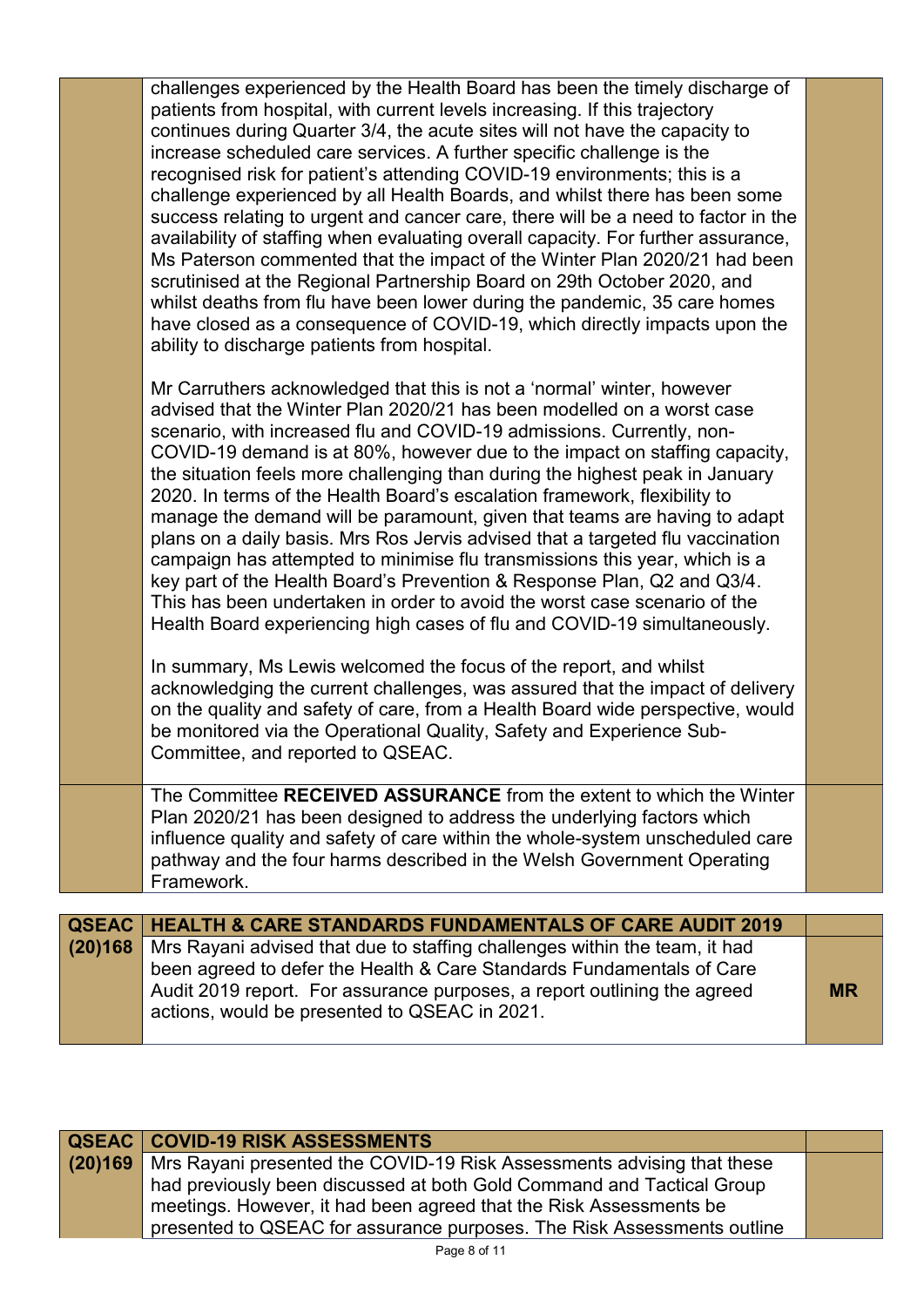the change in process for field hospitals and outbreak management, in order to manage the flow from acute settings following an extremely challenging weekend where pragmatic decisions had needed to be made. Mrs Rayani advised that the issues relate to two groups of patients, Group 1 (post COVID-19 patients) and Group 2 (green COVID-19 patients with negative PCR tests), who will be transferred to the Field Hospitals. Whilst the previous modelling for Field Hospitals has been undertaken on a green environment, given the risks around assumptions relating to false negatives, it has been proposed that the criteria should be revised. For assurance, Mrs Rayani advised that further discussions relating to discharge processes are taking place at a national level where, following recent evidence, this may result in a change in the process of discharging patients to residential and care homes. From a local perspective, Dr Kloer advised that discussions relating to the transfer of patients from acute sites to nursing homes have been discussed at a recent Integrated Executive Group (IEG) meeting, with the Social Services Directors from the three Local Authorities and the Infection Prevention and Control (IP&C) team. The Health Board acknowledges the risks around assumptions relating to false negative results and accepts that there could be an increased risk when transferring a patient who has tested negative, as opposed to transferring a patient who is recovering from COVID-19.

In response to a query from Prof. Gammon requesting clarification on Group 2 patients, Mrs Rayani confirmed that this relates to patients who have tested negative for COVID-19 and therefore meet the eligibility criteria for transferring to a Field Hospital. In relation to post COVID-19 patients - 14 days post symptoms/positive test (if asymptomatic) - it is proposed that these patients can be transferred to a Field Hospital after the 14 days have elapsed.

Given the current fragility of the care home sector, Mrs Hardisty enquired whether a pathway utilising Field Hospitals could be established for any Care Homes that are not in a position to remain open. Ms Paterson confirmed that the Health Board would hold discussions with the Care Home to establish whether Health Board staff could be transferred into these homes. A further option, which has been included within the Quarter 3/4 response, could be that the Health Board purchase the Care Home, although legal advice would need to be obtained prior to this being progressed further.

In response to a query from Mr Dentten, Mr Carruthers confirmed that all Health Boards are experiencing similar challenges and have established similar approaches to mitigate the associated risks.

Mrs Rayani drew Members' attention to a COVID-19 matter due for consideration and approval at Executive Team on 02.12.2020, relating to staffing challenges at both Llandovery Cottage Hospital and Amman Valley Hospital, with the Health Board currently working on the most appropriate resolution. Mrs Rayani confirmed that any actions taken would be clinically-led to ensure the safety of all patients in both facilities, and that the Community Health Council would receive a further briefing once the changes have been agreed, emphasising that these would be on a temporary basis only. For assurance, Ms Paterson advised that the patients, their families and other professionals would be informed of the proposed plans. Dr Kloer emphasised that community hospital beds are an integral part of the Quarter 3/4 plan going forward, reiterating that any decision taken would be on temporary basis taking into account patient safety. Ms Lewis acknowledged that the matter is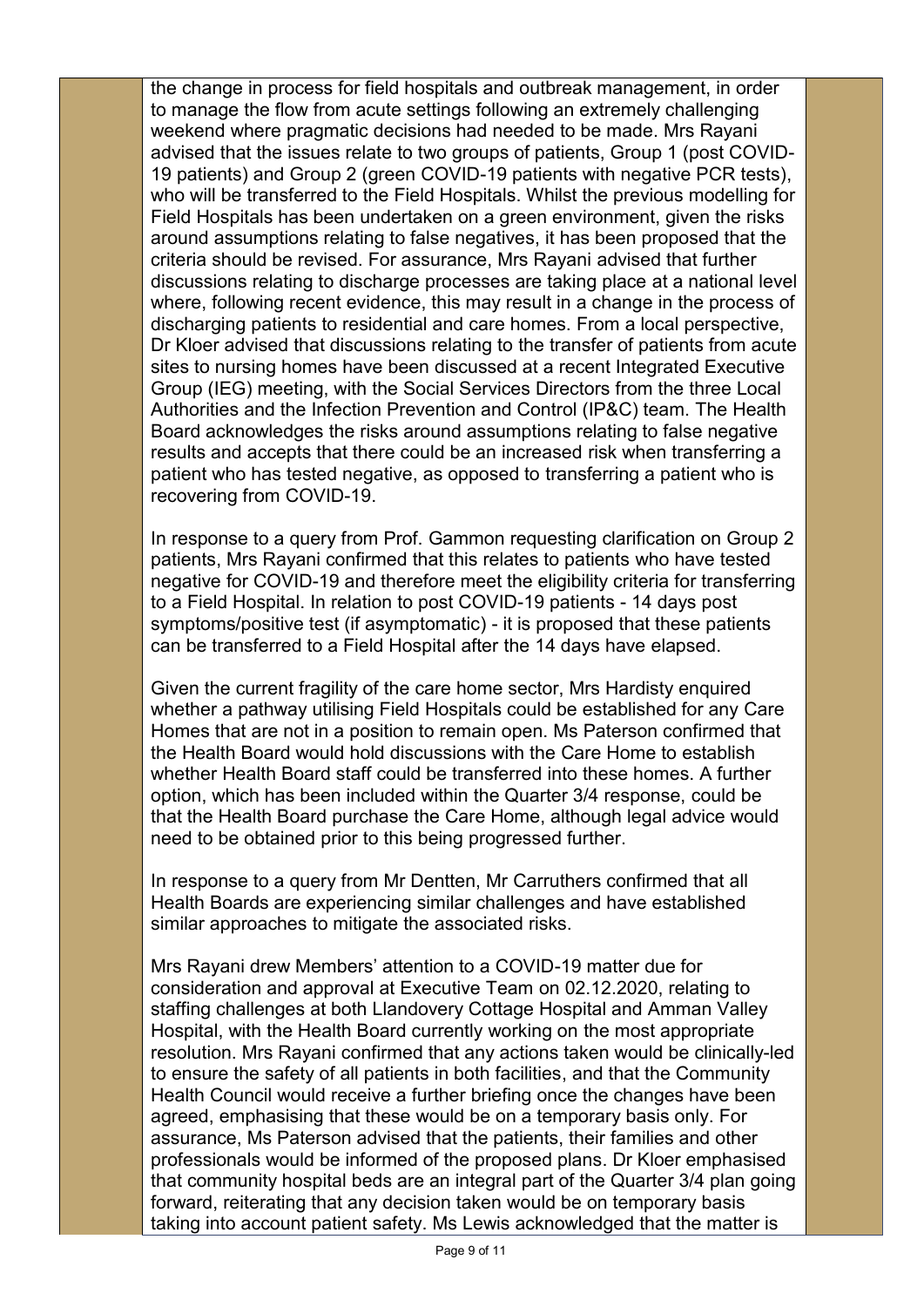|              | evolving and that QSEAC would be supportive of the actions taken to ensure        |  |
|--------------|-----------------------------------------------------------------------------------|--|
|              | patient safety.                                                                   |  |
|              |                                                                                   |  |
|              | The Committee RECEIVED ASSURANCE from the preparation of the Risk                 |  |
|              | Assessments, which have received the acknowledgement and support of Gold          |  |
|              | Command Group.                                                                    |  |
|              |                                                                                   |  |
| <b>QSEAC</b> | OPERATIONAL QUALITY, SAFETY AND EXPERIENCE SUB-COMMITTEE                          |  |
| (20)170      | <b>EXCEPTION REPORT</b>                                                           |  |
|              | The Exception Report from the Operational Quality, Safety and                     |  |
|              | Experience Sub-Committee (OQSESC) was presented, with no comments                 |  |
|              | received from Members.                                                            |  |
|              |                                                                                   |  |
|              | The Committee <b>NOTED</b> the content of the Exception Report from the           |  |
|              | Operational Quality, Safety and Experience Sub-Committee.                         |  |
|              |                                                                                   |  |
| <b>QSEAC</b> | <b>LISTENING &amp; LEARNING SUB-COMMITTEE EXCEPTION REPORT</b>                    |  |
| (20)171      | The Exception Report from the Listening & Learning Sub-Committee (L&LSC)          |  |
|              | was presented, with no comments received from Members.                            |  |
|              |                                                                                   |  |
|              | The Committee <b>NOTED</b> the content of the Exception Report from the Listening |  |
|              | & Learning Sub-Committee.                                                         |  |
|              |                                                                                   |  |
| <b>QSEAC</b> | <b>RESEARCH &amp; DEVELOPMENT (R&amp;D) SUB-COMMITTEE EXCEPTION</b>               |  |
| (20)172      | <b>REPORT</b>                                                                     |  |
|              | The Exception Report from the Research & Development Sub-Committee                |  |
|              | (R&D SC) was presented to Members.                                                |  |
|              |                                                                                   |  |
|              | Prof. Gammon welcomed the leadership and focus in terms of R&D across the         |  |
|              | organisation, commenting that R&D should be recognised by the Board as a          |  |
|              | "jewel in the crown".                                                             |  |
|              |                                                                                   |  |
|              | Ms Lewis welcomed the progress relating to the allocation of accommodation        |  |
|              | for a research facility in Glangwili General Hospital (GGH).                      |  |
|              |                                                                                   |  |
|              | Dr Kloer welcomed the draft R&D strategy which is a result of strong              |  |
|              | leadership within the management of R&D.                                          |  |
|              |                                                                                   |  |
|              |                                                                                   |  |
|              | The Committee NOTED the content of the Exception Report from the                  |  |
|              | Research & Development Sub-Committee.                                             |  |
|              |                                                                                   |  |
| <b>QSEAC</b> | <b>EFFECTIVE CLINICAL PRACTICE WORKING GROUP</b>                                  |  |
| (20)173      | Dr Kloer presented the Effective Clinical Practice (ECP) Working Group report     |  |
|              | advising that a review of the groups that report into the ECP Group has been      |  |
|              | undertaken. Following discussions with the Board Secretary, it has been           |  |
|              | confirmed that there are no statutory requirements for the Blood Transfusion      |  |
|              | Group (BTG) to report in to Board. It has therefore been proposed that            |  |
|              | reporting arrangements for the BTG will transfer from the Effective Clinical      |  |
|              | Practice Working Group, and will instead report in to Carmarthenshire's quality   |  |
|              | and safety structures, as the service currently sits under their leadership.      |  |

Ms Lewis confirmed that QSEAC supported the transfer of the BTG and welcomed the action to clarify whether the Learning Disabilities service is